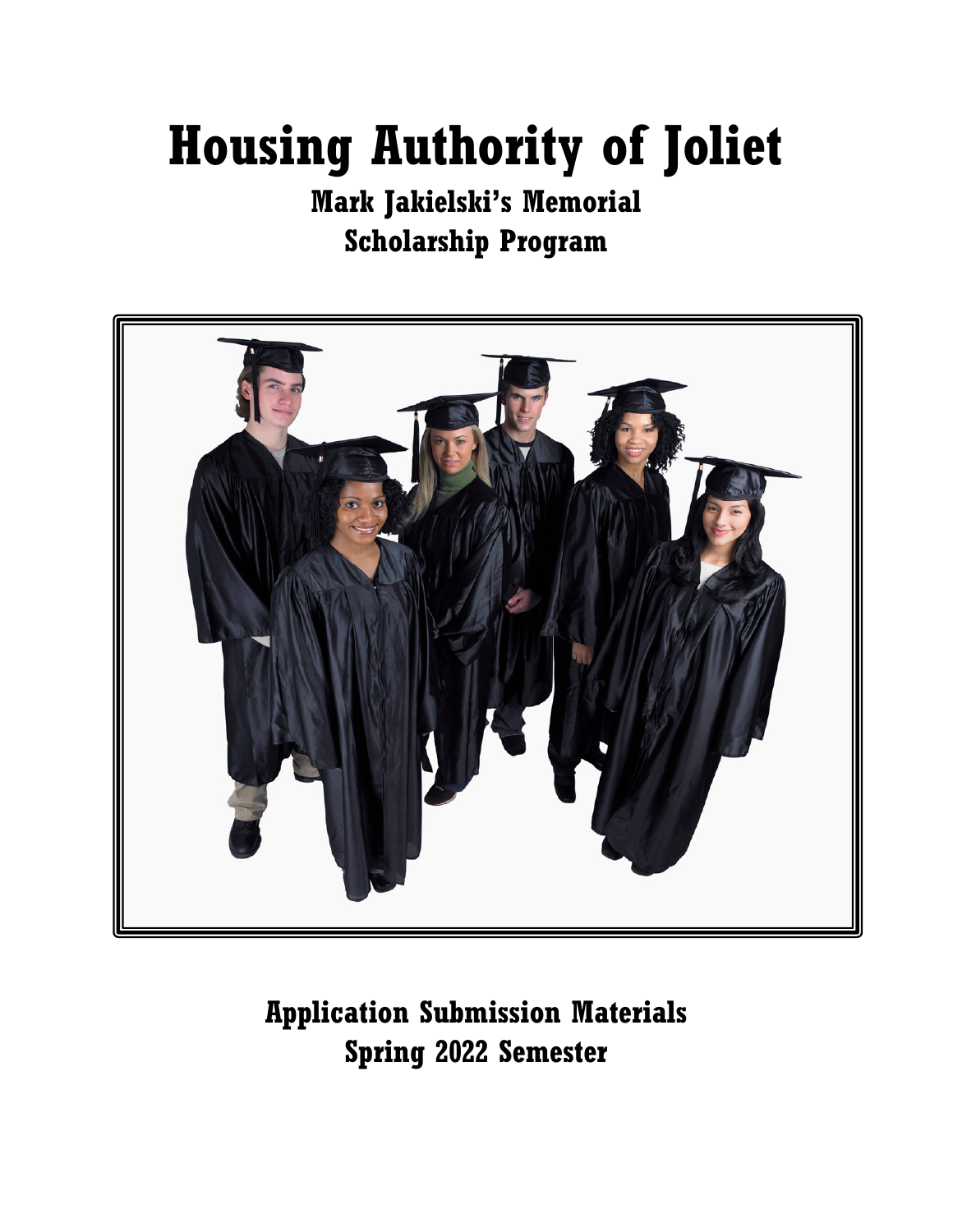# In Loving Memory



Mark Jakielski 7/31/1964 – 5/29/2019

Mark was born July 31, 1964 in Joliet. Graduate of Joliet Catholic High School Class of 1982 and graduate of Iowa State University Class of 1989. Mark was the COO and Director of Housing Management for the Housing Authority of Joliet since 1989.

Mark enjoyed playing golf and was a Walt Disney enthusiast. He was an advocate for animal rescue.

Mark had a passion for helping others, especially the seniors of Joliet. He revived the Housing Authority Scholarship Program because he believed scholarships provide an opportunity for many of the clients we serve to earn a higher education, which may lead to self-sufficiency.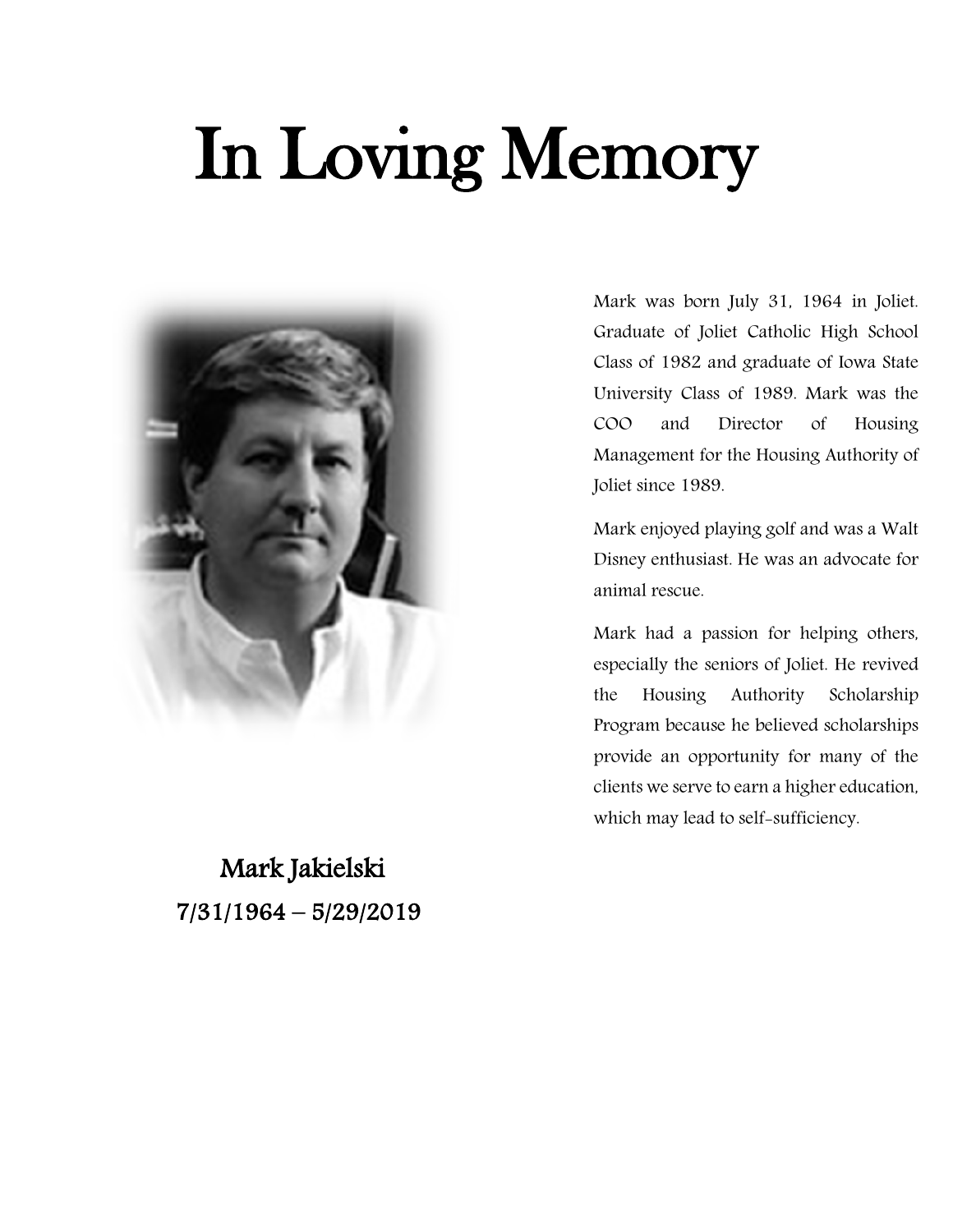The Housing Authority of Joliet announces plans to award multiple academic scholarships ranging from \$500 to \$1,250 based on an eligible applicant's financial need and academic merit. Scholarships are being made available for new or continued enrollment in an accredited post-secondary educational institution, vocational, trade, technical, barber, beauty, or cosmetology school for the Spring 2022 semester.

At the time of scholarship application submission and at the time of scholarship award, a recipient must be a legally authorized household member with the Housing Authority of Joliet's Public Housing Program or Housing Choice Voucher Program.

All awarded academic scholarships will be made available for the Spring 2022 semester. If an award recipient elects to continue studies in a subsequent semester, he/she is encouraged to reapply to receive sustained financial support when that funding opportunity is announced.

Scholarship program applications will be available beginning Friday, January 21, 2022 and must be returned to the Housing Authority of Joliet by close of business at 4:30 pm on Wednesday, February 16, 2022. **This includes all required attachments, transcripts, reference letters, personal essays, etc**. Any application or partial application that is received after this date and time will be considered late and will not be processed by the Housing Authority. Scholarship program applications may be obtained at:

- 1. The Housing Authority of Joliet's Main Office located at 6 South Broadway Street, Joliet, Illinois 60436;
- 2. Any Public Housing Program housing development; and
- 3. The Housing Authority of Joliet's website: [www.hajoliet.org.](http://www.hajoliet.org/)

No scholarship program applications will be mailed out or faxed to interested parties.

All materials submitted to the Housing Authority of Joliet for this scholarship program become the property of the Housing Authority of Joliet and will not be returned to applicants.

## **PLEASE READ EACH QUESTION CAREFULLY!**

**All documents must be legible and submitted in English.**

**No handwritten applications will be accepted.**

**No faxed information will be accepted.**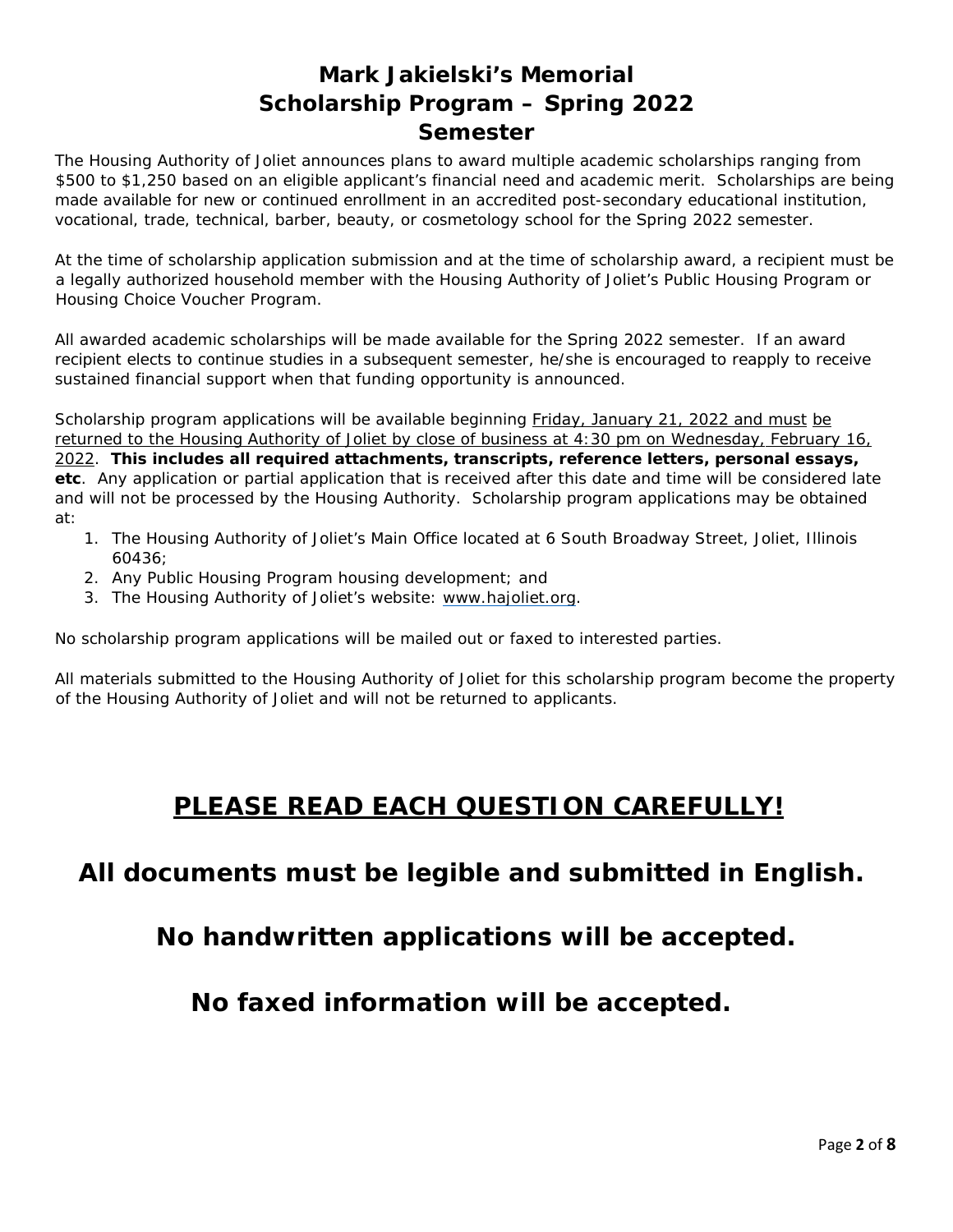## **Mark Jakielski's Memorial Scholarship Program – Spring 2022**

**Semester** You must attach this page to the scholarship application.

## **Initial Program Eligibility Checklist**

Please complete this initial eligibility checklist.

1. At the time of scholarship application submission, a recipient must be a legally authorized household member with the Housing Authority of Joliet's Public Housing or Housing Choice Voucher Program.



I am a legally authorized household member with the Housing Authority of Joliet.

I **AM NOT** a legally authorized household member with the Housing Authority of Joliet.



**Note:** If you are not a legally authorized household member with the Housing Authority of Joliet, you are ineligible to apply for this academic scholarship program opportunity.

2. At the time of scholarship application submission, a recipient must be one of the following (select one):



I am a high school graduate.

I am enrolled in or I am a continuing undergraduate or graduate student in college.

I am enrolled in or I am a continuing vocational, trade, barber, beauty or cosmetology student.

I am an adult enrolling in college.

**Note:** If you do not qualify within one of the selected categories cited above, you are ineligible to apply for this academic scholarship program opportunity.

3. At the time of scholarship application submission, a recipient must have maintained at least a 2.00 (C grade or better) cumulative grade point average on his/her official certified transcript from the last educational institution attended.



I have maintained a 2.00 cumulative grade point average (C grade or better).



**Note:** If you **HAVE NOT MAINTAINED** the minimum cumulative grade point average, you are ineligible to apply for this scholarship program opportunity.



**Note:** If you **HAVE MAINTAINED** the minimum cumulative grade point average, you are eligible to apply for this scholarship program opportunity.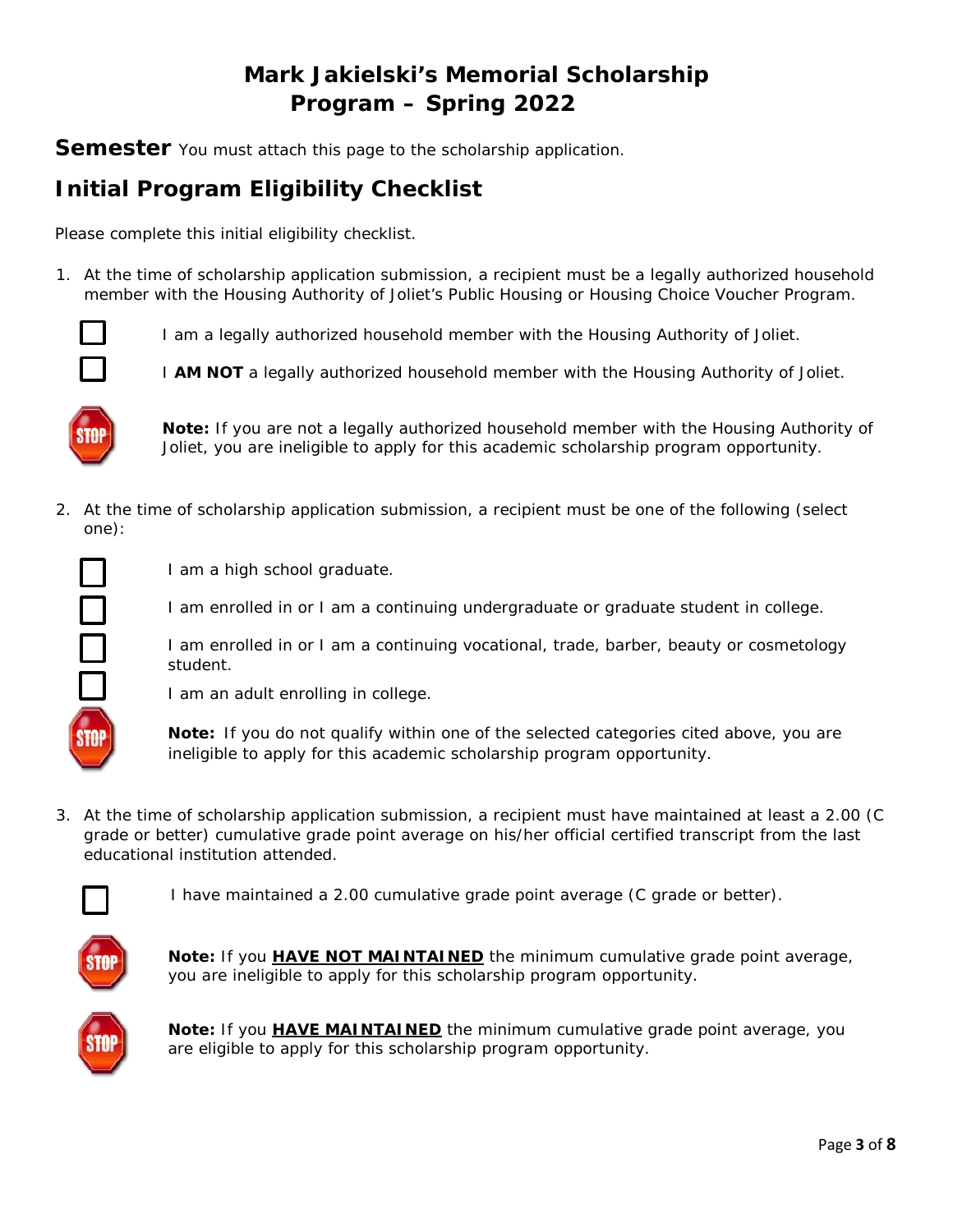## **Scholarship Application**

(Please do not fold or staple documents to this application)

#### **Directions**

If you have successfully passed the Initial Program Eligibility Check List located on the prior page, please complete and submit this program application to:

**Housing Authority of Joliet 6 South Broadway Street Joliet, Illinois 60436**

**Attn: Mark Jakielski's Memorial Scholarship Program - Spring 2022 Semester** 

#### **All documents must be submitted in printed format, legible and submitted in English.**

| Applicant Full Name                             |                                                                                                                                                                                                                               |           |        |        |
|-------------------------------------------------|-------------------------------------------------------------------------------------------------------------------------------------------------------------------------------------------------------------------------------|-----------|--------|--------|
| <b>Applicant Address</b>                        |                                                                                                                                                                                                                               |           |        |        |
| City State Zip Code                             |                                                                                                                                                                                                                               |           |        |        |
| Area Code and Telephone Number                  |                                                                                                                                                                                                                               |           |        |        |
| Cell Telephone Number                           |                                                                                                                                                                                                                               |           |        |        |
| Applicant's Email Address                       | the control of the control of the control of the control of the control of the control of the control of the control of the control of the control of the control of the control of the control of the control of the control |           |        |        |
| Applicant's Social Security Number              |                                                                                                                                                                                                                               |           |        |        |
| High School Name                                |                                                                                                                                                                                                                               |           |        |        |
| High School Graduation Date                     | the control of the control of the control of the control of the control of the control of the control of the control of                                                                                                       |           |        |        |
| College/University/School Name                  |                                                                                                                                                                                                                               |           |        |        |
| Identified Academic Major                       |                                                                                                                                                                                                                               |           |        |        |
| Undergraduate Level (circle one, if applicable) | Freshman                                                                                                                                                                                                                      | Sophomore | Junior | Senior |
| Identified Academic Major                       |                                                                                                                                                                                                                               |           |        |        |
| Undergraduate Graduation Date (if applicable)   |                                                                                                                                                                                                                               |           |        |        |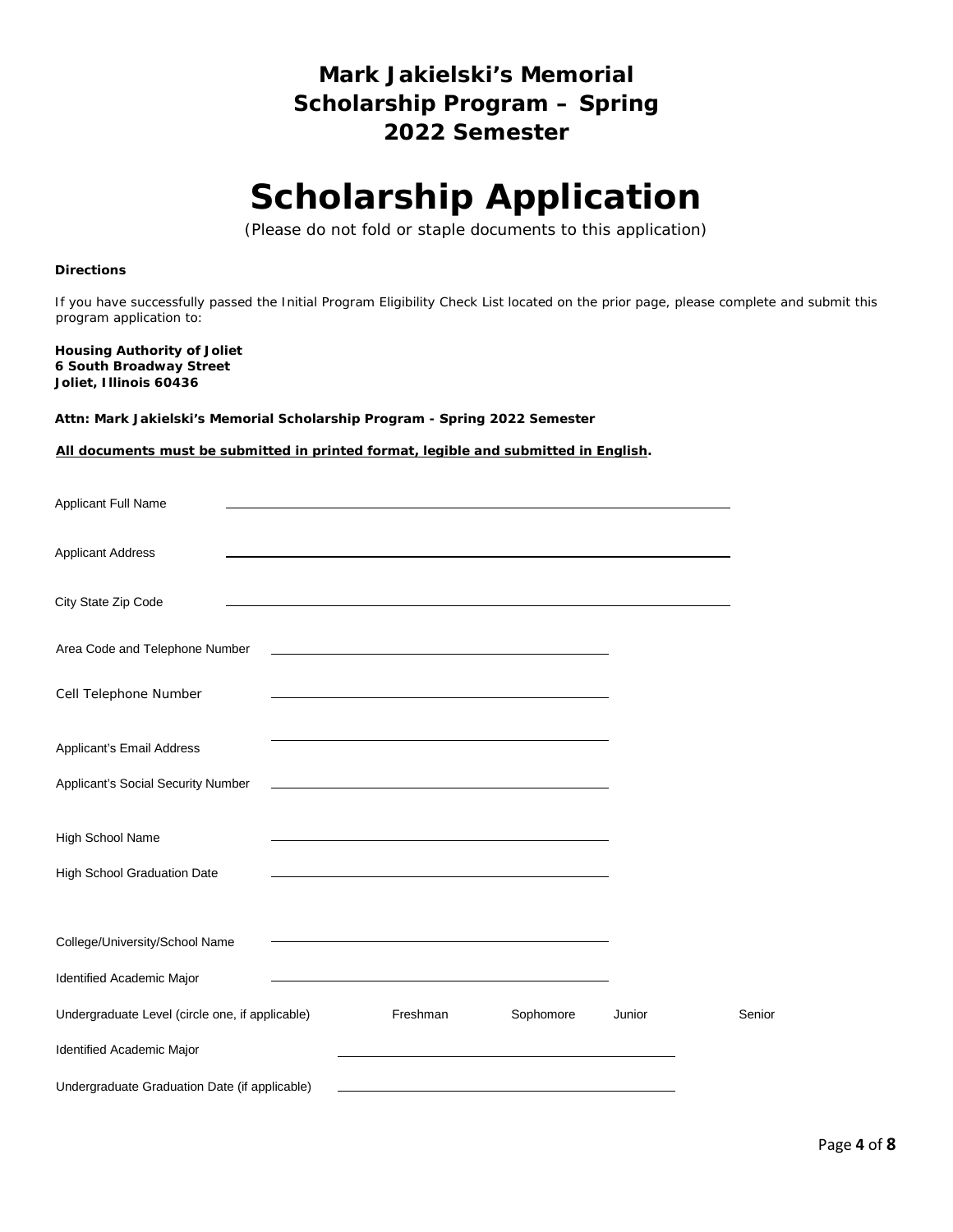To which universities, colleges or schools have you applied?

To which universities, colleges or schools have you been accepted?

Summarize your academic achievements (i.e., other scholarship awards, recognition or academic awards, etc.)

List any extracurricular activities in which you are currently participating (i.e., clubs, teams, hobbies, etc.)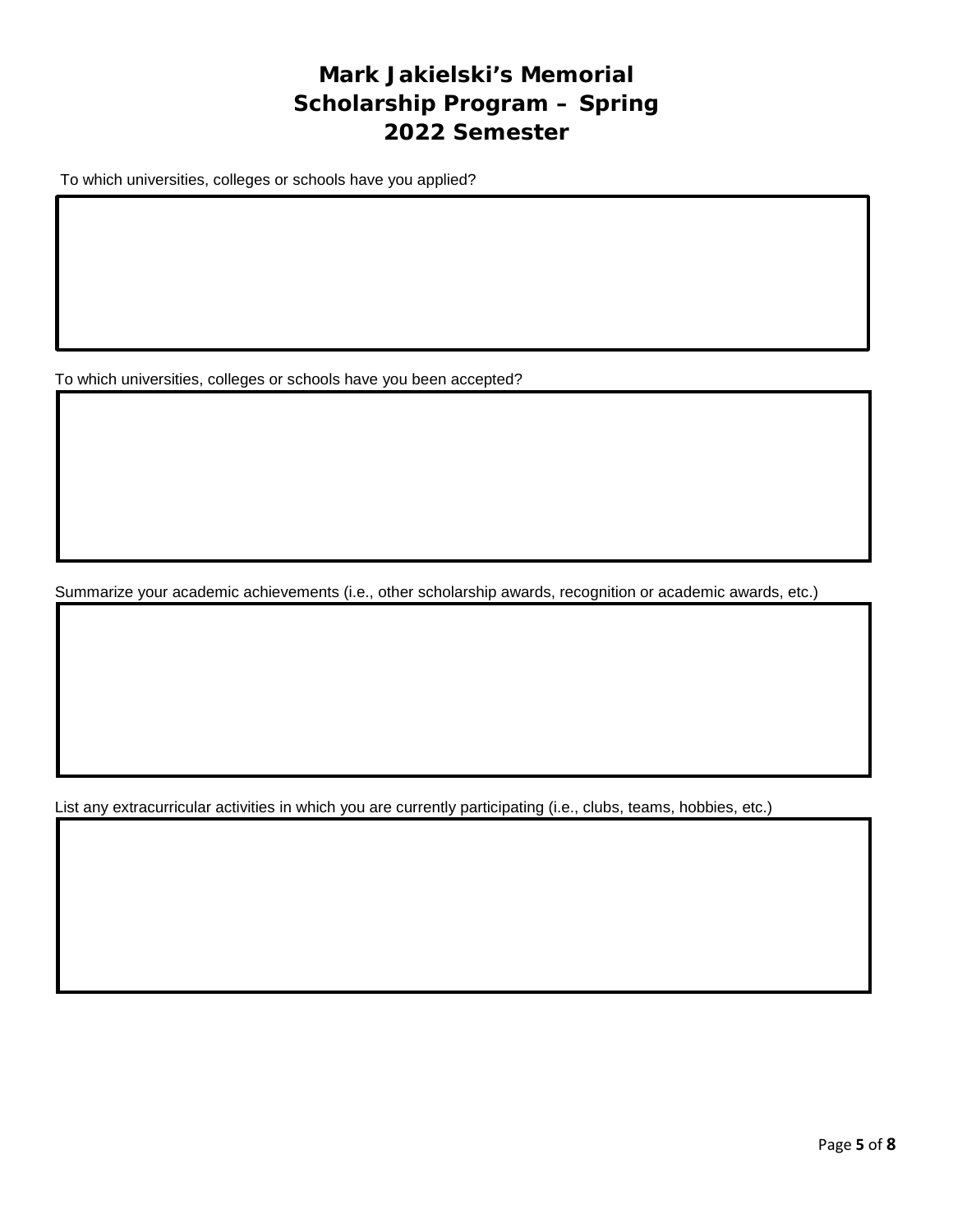Indicate the community activities in which you are currently participating (i.e., church, community service, etc.)

Indicate extracurricular and community activities in which you have participated in the past.

Indicate any jobs which you are currently holding or have held in the past and the reason for leaving.

Please review the Requirement Checklist located on page 6 of this application package. **Make sure that all items are either attached or are in the process of being mailed in prior to the deadline date and time listed on page 1 of this application package.** 

**It is the applicant's individual responsibility to ensure that all required documentation is submitted and received on time**.

**Submitting an incomplete application or not providing all required application materials by the application deadline date and time will eliminate an individual from competition and the application will not be processed by the Housing Authority.**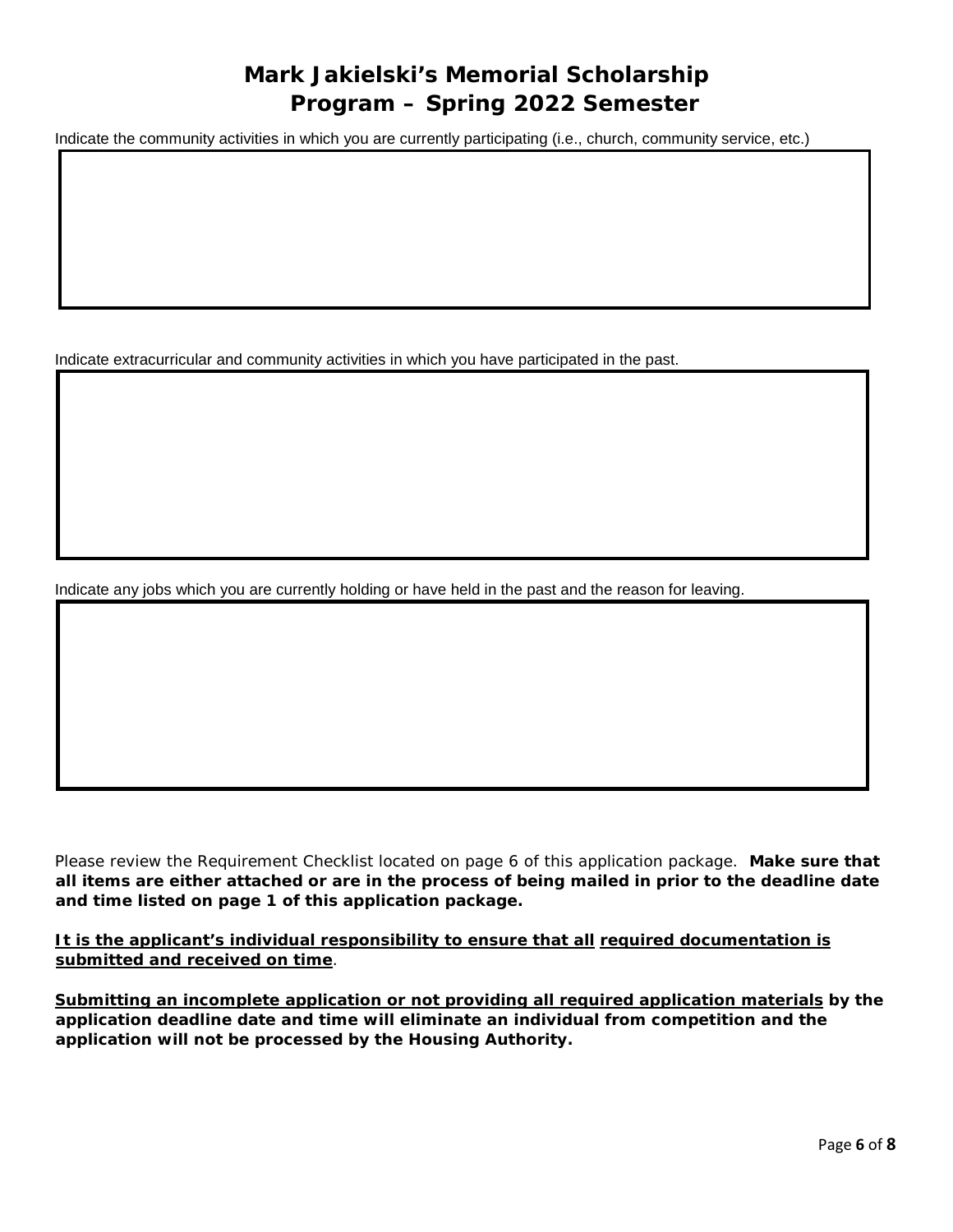**I certify that all information submitted is true and correct to the best of my knowledge. I further certify that the application is complete and contains all items from the "Requirement Checklist."** 

Applicant Signature Date

## Thank you and good luck.

#### **Requirement Checklist**

- 1. Have you completed the Scholarship Application located on pages 3 through 7? Include these pages with your submission.
- 2. Have you attached a completed a "Grade Point Average Verification Form" located on page 8 from the last educational institution attended and is it signed by your Academic Counselor? Include this page with your submission.
- 3. Have you provided an official certified transcript from the last educational institution you attended? Include this transcript with your submission.
- 4. Have you obtained a letter of recommendation from (1) a Guidance/Academic Counselor and (2) a non-family member? Include both letters of recommendation with your submission.
- 5. Have you submitted a typewritten 350 to 500 personal word essay in English addressing the topic of: Where do you see yourself 10 years from now? Include this essay with your submission.

**If you answered YES to all six (6) of the above questions, your Mark Jakielski's Memorial Academic Scholarship Program application is now ready for submission**. Please submit this completed program application to:

> Housing Authority of Joliet 6 South Broadway Street Joliet, Illinois 60436

Attn: Mark Jakielski's Memorial Scholarship Program – Spring 2022 Semester